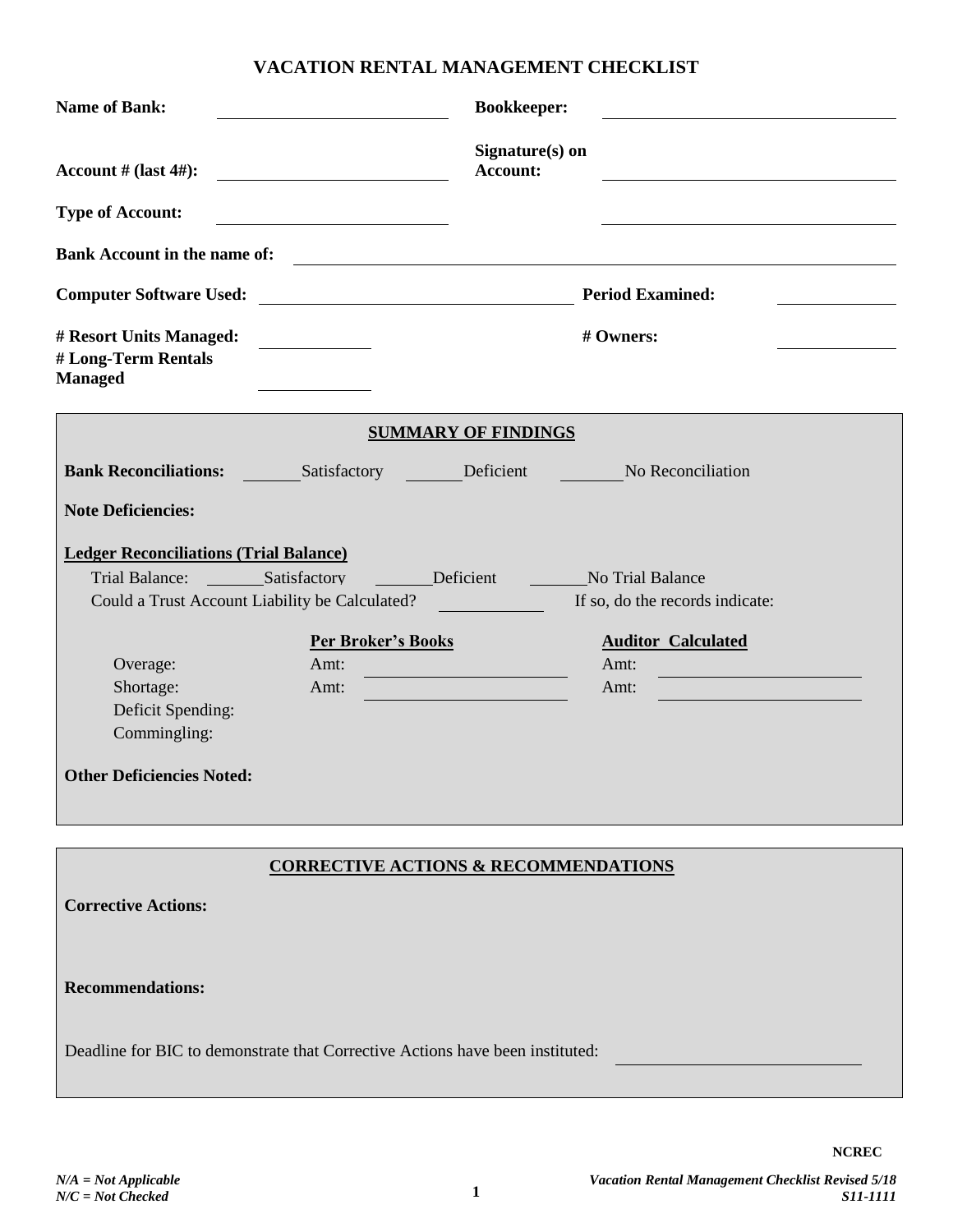| G.S. Section 93A-6(g) [Insured Depository Institution]                                                                                                   |  |
|----------------------------------------------------------------------------------------------------------------------------------------------------------|--|
| 1. Is the account in a federally insured depository institution lawfully doing business in                                                               |  |
|                                                                                                                                                          |  |
| <b>Comments:</b>                                                                                                                                         |  |
| Rule A.0116(c) [Interest Bearing Trust/Escrow Accounts]                                                                                                  |  |
|                                                                                                                                                          |  |
| (If no, skip to $#3$ )                                                                                                                                   |  |
|                                                                                                                                                          |  |
|                                                                                                                                                          |  |
|                                                                                                                                                          |  |
|                                                                                                                                                          |  |
| <b>Comments:</b>                                                                                                                                         |  |
| Rule A.0117(b) [Trust/Escrow Account Designation on Bank Accounts]                                                                                       |  |
| 4. Are the following designated Trust or Escrow?                                                                                                         |  |
| a. Deposit Slips: $\ldots$ $\ldots$ $\ldots$ $\ldots$ $\ldots$ $\ldots$ $\ldots$ $\ldots$ $\ldots$ $\ldots$ $\ldots$ $\ldots$ $\ldots$ $\ldots$ $\ldots$ |  |
|                                                                                                                                                          |  |
|                                                                                                                                                          |  |
| <b>Comments:</b>                                                                                                                                         |  |
| Rule $A.0117(c)(2)$ [Canceled Checks]                                                                                                                    |  |
| 5. Do canceled checks or supplemental worksheets for each transaction identify:                                                                          |  |
|                                                                                                                                                          |  |
|                                                                                                                                                          |  |
|                                                                                                                                                          |  |
|                                                                                                                                                          |  |
|                                                                                                                                                          |  |
| (If no, skip to $#7$ )                                                                                                                                   |  |
| a. If digital images are retained, are these images:                                                                                                     |  |
| i.                                                                                                                                                       |  |
| 11.                                                                                                                                                      |  |
| <b>Comments:</b>                                                                                                                                         |  |
| <i>Rule A.0117(c)(3) [Deposit Tickets]</i>                                                                                                               |  |
| 7. Do deposit tickets or supplemental worksheets for each transaction identify:                                                                          |  |
|                                                                                                                                                          |  |
|                                                                                                                                                          |  |
|                                                                                                                                                          |  |
|                                                                                                                                                          |  |
|                                                                                                                                                          |  |
| <b>Comments:</b>                                                                                                                                         |  |
| Rule $A.0117(c)(5)$ [Journal/Check Stubs]                                                                                                                |  |
|                                                                                                                                                          |  |
| (If no, skip to $#9$ )                                                                                                                                   |  |
| a. If yes, Document Examined:                                                                                                                            |  |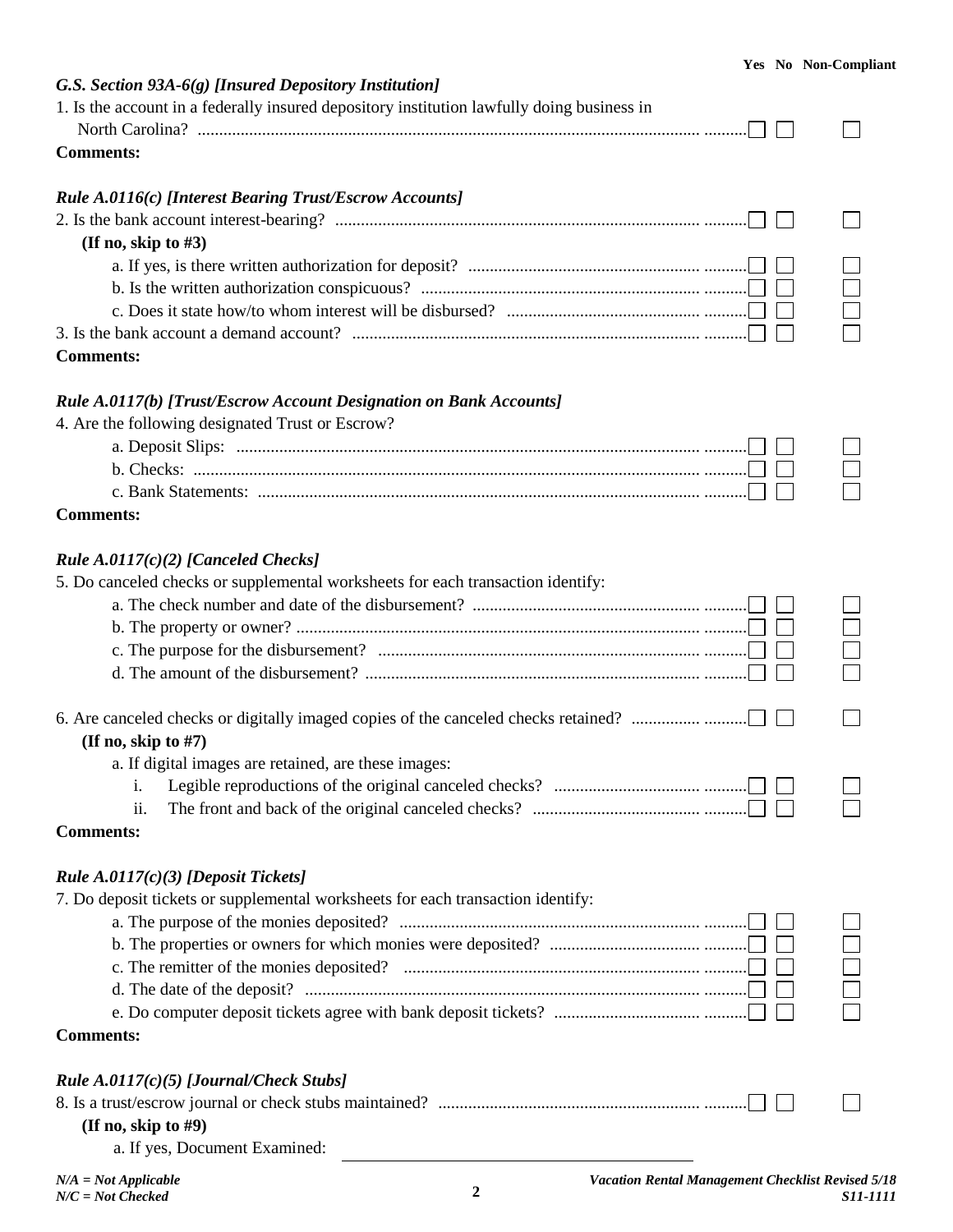|                  | d. Does the journal identify each bank deposit transaction with:                                                                                                                            |                |
|------------------|---------------------------------------------------------------------------------------------------------------------------------------------------------------------------------------------|----------------|
| i.               |                                                                                                                                                                                             |                |
| ii.              | The date of the deposit? $\ldots$ $\ldots$ $\ldots$ $\ldots$ $\ldots$ $\ldots$ $\ldots$ $\ldots$ $\ldots$ $\ldots$ $\ldots$ $\ldots$ $\ldots$ $\ldots$ $\ldots$                             |                |
| iii.             |                                                                                                                                                                                             |                |
|                  | e. Does the journal identify each bank disbursement transaction with the:                                                                                                                   |                |
| i.               |                                                                                                                                                                                             |                |
| ii.              | Date of the disbursement? $\ldots$ $\ldots$ $\ldots$ $\ldots$ $\ldots$ $\ldots$ $\ldots$ $\ldots$ $\ldots$ $\ldots$ $\ldots$ $\ldots$ $\ldots$ $\ldots$ $\ldots$ $\ldots$ $\ldots$ $\ldots$ | $\Box$         |
| iii.             |                                                                                                                                                                                             |                |
| iv.              |                                                                                                                                                                                             |                |
| v.               |                                                                                                                                                                                             |                |
| <b>Comments:</b> |                                                                                                                                                                                             |                |
|                  |                                                                                                                                                                                             |                |
|                  | Rule $A.0117(c)(4)(B)[Ledger \nSheets]$                                                                                                                                                     |                |
|                  | 9. Is a separate ledger sheet maintained for:                                                                                                                                               |                |
|                  |                                                                                                                                                                                             |                |
|                  |                                                                                                                                                                                             |                |
|                  |                                                                                                                                                                                             |                |
|                  | (If no, skip to $#11$ )                                                                                                                                                                     |                |
|                  | 10. Do the ledger sheets identify:                                                                                                                                                          |                |
|                  |                                                                                                                                                                                             |                |
|                  | b. The parties to the transaction? $\ldots$ $\ldots$ $\ldots$ $\ldots$ $\ldots$ $\ldots$ $\ldots$ $\ldots$ $\ldots$ $\ldots$ $\ldots$ $\ldots$ $\ldots$ $\ldots$                            |                |
|                  |                                                                                                                                                                                             |                |
|                  |                                                                                                                                                                                             | $\Box$         |
|                  |                                                                                                                                                                                             | $\Box$         |
|                  |                                                                                                                                                                                             | $\Box$         |
|                  |                                                                                                                                                                                             |                |
|                  |                                                                                                                                                                                             |                |
|                  |                                                                                                                                                                                             |                |
|                  |                                                                                                                                                                                             |                |
| <b>Comments:</b> |                                                                                                                                                                                             |                |
|                  |                                                                                                                                                                                             |                |
|                  | Rule A.0117(f) [Subsidiary Ledger Sheets]                                                                                                                                                   |                |
|                  | 11. Is a separate subsidiary ledger or accounts payable ledger sheet maintained for each property/owner for:                                                                                |                |
|                  | (If no, skip to $#13$ )                                                                                                                                                                     |                |
|                  |                                                                                                                                                                                             |                |
|                  |                                                                                                                                                                                             | <br> <br> <br> |
|                  |                                                                                                                                                                                             |                |
|                  |                                                                                                                                                                                             |                |
|                  |                                                                                                                                                                                             |                |
|                  |                                                                                                                                                                                             |                |
|                  |                                                                                                                                                                                             |                |
|                  |                                                                                                                                                                                             |                |
|                  | 12. Does the total of the property/owner subsidiary ledger sheets equal the total of the                                                                                                    |                |

*Rule A.0117(d) [Audit Trail and Ledger Reconciliation]*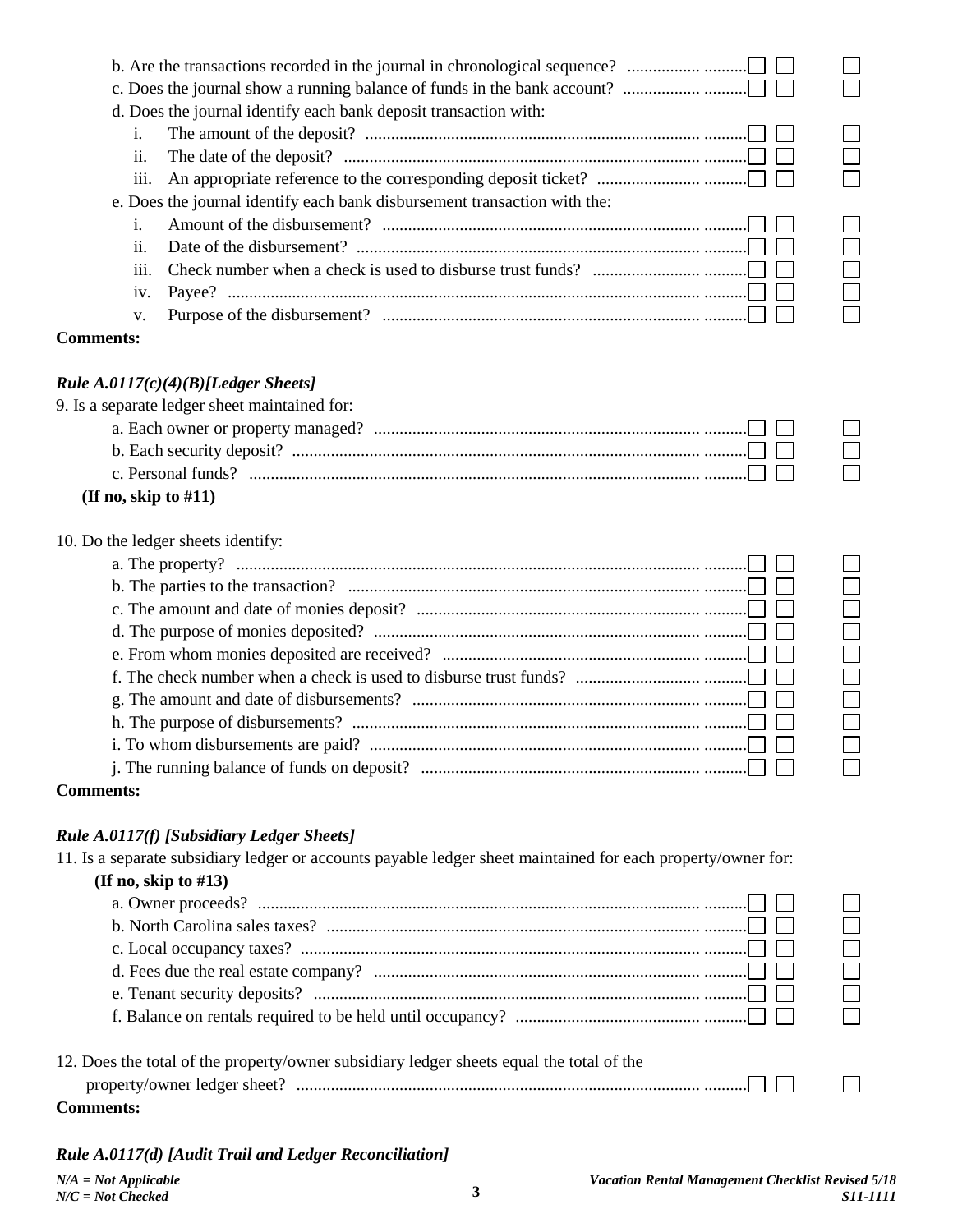| 13. Is there an audit trail from the deposit slips or supplemental deposit worksheets to the                                                                                                |  |
|---------------------------------------------------------------------------------------------------------------------------------------------------------------------------------------------|--|
| 14. Is there an audit trail from the deposit slips or supplemental deposit worksheets to the                                                                                                |  |
|                                                                                                                                                                                             |  |
| 15. Is there an audit trail from the canceled checks or supplemental disbursement worksheets                                                                                                |  |
| 16. Is there an audit trail from the canceled checks or supplemental disbursement worksheets                                                                                                |  |
|                                                                                                                                                                                             |  |
| <b>Comments:</b>                                                                                                                                                                            |  |
| Rule A.0117(e) [Reconciliation]                                                                                                                                                             |  |
|                                                                                                                                                                                             |  |
| a. When was the last reconciliation prepared? (date)                                                                                                                                        |  |
| b. For what month?                                                                                                                                                                          |  |
| 18. Is a trial balance prepared monthly reconciling the ledger sheets to the bank statements?                                                                                               |  |
| a. When was the last trial balance prepared?<br>(date)                                                                                                                                      |  |
| b. For what month?                                                                                                                                                                          |  |
| <b>Comments:</b>                                                                                                                                                                            |  |
| G.S. Section 93 A- $6(a)(12)$ and Rule A.0116(g)                                                                                                                                            |  |
| 20. Is there any evidence of:                                                                                                                                                               |  |
|                                                                                                                                                                                             |  |
|                                                                                                                                                                                             |  |
|                                                                                                                                                                                             |  |
|                                                                                                                                                                                             |  |
| <b>Comments:</b>                                                                                                                                                                            |  |
|                                                                                                                                                                                             |  |
| 21. Are any earnest monies, rents, or security deposits collected on properties owned by the<br>listing/selling entity deposited into the listing/selling entity's trust account containing |  |
|                                                                                                                                                                                             |  |
| <b>Comments:</b>                                                                                                                                                                            |  |
| Rule A.0104(a) [Agency Agreements]                                                                                                                                                          |  |
| 22. Does the firm use the NCAR Standard Form 402 Exclusive Property Management                                                                                                              |  |
| Agreement for Vacation Rental Property as their agreement with their landlord clients                                                                                                       |  |
|                                                                                                                                                                                             |  |
| (If yes, skip to #23)                                                                                                                                                                       |  |
| a. If no, does the firm have written agreements with their landlord clients to rent                                                                                                         |  |
|                                                                                                                                                                                             |  |
| b. Do the agreements:                                                                                                                                                                       |  |
| Provide for its existence for a definite period of time or allow for automatic<br>i.                                                                                                        |  |
| renewal where the landlord may terminate with notice at the end of any                                                                                                                      |  |
|                                                                                                                                                                                             |  |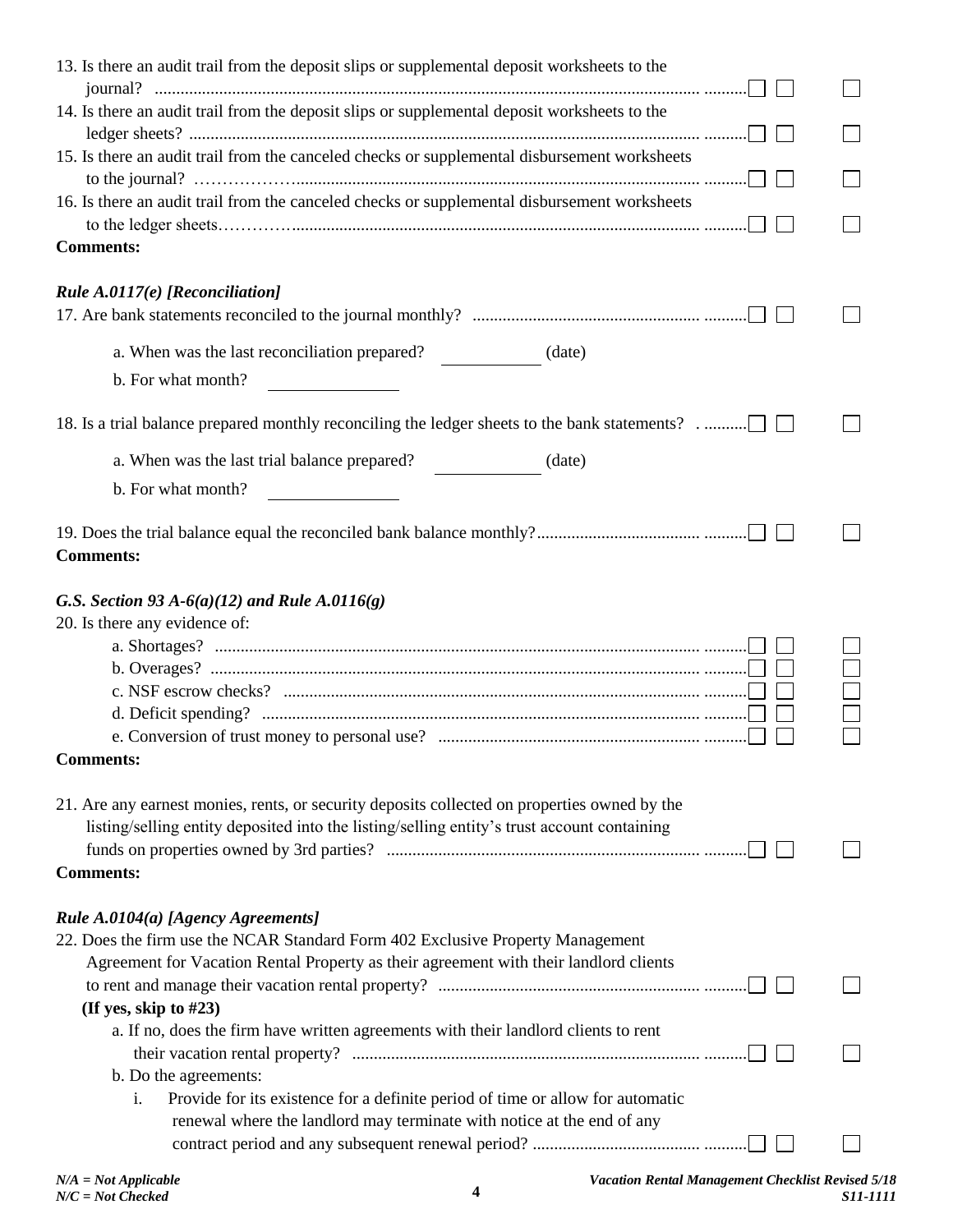| ii.<br><b>Comments:</b>                                                                                                    |                                                   |                 |
|----------------------------------------------------------------------------------------------------------------------------|---------------------------------------------------|-----------------|
| Rule A.0109 (a) & (b) [Broker Fees & Compensation]                                                                         |                                                   |                 |
| 23. Does any licensee receive any commission, rebate or other valuable consideration of                                    |                                                   |                 |
| more than nominal value from a vendor or supplier of goods and services for an                                             |                                                   |                 |
|                                                                                                                            |                                                   |                 |
|                                                                                                                            |                                                   |                 |
| 24. Does any licensee receive any commission, rebate or other valuable consideration of                                    |                                                   |                 |
| more than nominal value for services which the licensee recommends, procures, or                                           |                                                   |                 |
|                                                                                                                            |                                                   |                 |
|                                                                                                                            |                                                   |                 |
|                                                                                                                            |                                                   |                 |
|                                                                                                                            |                                                   |                 |
| a. If yes, has the licensee purchased the insurance from the vendor? $\ldots$ $\ldots$ $\ldots$ $\ldots$ $\ldots$ $\ldots$ |                                                   |                 |
| <b>Comments:</b>                                                                                                           |                                                   |                 |
|                                                                                                                            |                                                   |                 |
| <b>Chapter 42A-11. Vacation Rental Act [Vacation Rental Agreements]</b>                                                    |                                                   |                 |
| 26. Does that real estate company utilize the NCAR Standard Form 411-T Vacation                                            |                                                   |                 |
|                                                                                                                            |                                                   |                 |
| (If yes, skip to #27)                                                                                                      |                                                   |                 |
| a. If no, do the vacation rental agreements utilized by the real estate company:                                           |                                                   |                 |
| i.                                                                                                                         |                                                   |                 |
| Describe the:<br>ii.                                                                                                       |                                                   |                 |
| (1) Manner in which funds are received in advance of the tenant's occupancy?                                               |                                                   |                 |
|                                                                                                                            |                                                   |                 |
| (2) Manner in which funds are deposited in advance of the tenant's occupancy? $\dots\dots\dots\Box$                        |                                                   |                 |
| (3) Manner in which funds are disbursed in advance of the tenant's occupancy? $\dots\dots\dots\Box$                        |                                                   |                 |
|                                                                                                                            |                                                   |                 |
| (5) Rights & obligations of the landlord and tenant under $\S$ 42A-17(b)                                                   |                                                   |                 |
|                                                                                                                            |                                                   |                 |
|                                                                                                                            |                                                   |                 |
| (7) Rights and obligations of the landlord or real estate company and the tenant                                           |                                                   |                 |
|                                                                                                                            |                                                   |                 |
| (8) Rights and obligations of the landlord or real estate company and the tenant                                           |                                                   |                 |
|                                                                                                                            |                                                   |                 |
| <b>Comments:</b>                                                                                                           |                                                   |                 |
| Chapter 42A-16. Vacation Rental Act [Advance Payment Uses]                                                                 |                                                   |                 |
| 27. Is any of the rent collected on behalf of an owner disbursed out of the trust/escrow                                   |                                                   |                 |
|                                                                                                                            |                                                   |                 |
| (If no, skip to $#28$ )                                                                                                    |                                                   |                 |
| a. If yes, is the disbursement:                                                                                            |                                                   |                 |
|                                                                                                                            |                                                   |                 |
| i.<br>ii.                                                                                                                  |                                                   |                 |
|                                                                                                                            |                                                   |                 |
| 28. Are any of the fees owed to third parties disbursed out of the trust/escrow account prior                              |                                                   |                 |
|                                                                                                                            |                                                   |                 |
| (If no, skip to $#29$ )                                                                                                    |                                                   |                 |
| a. If yes, is the disbursement expressly authorized in the vacation rental agreement?                                      |                                                   |                 |
| $N/A = Not Applicable$                                                                                                     | Vacation Rental Management Checklist Revised 5/18 |                 |
| 5<br>$N/C = Not$ Checked                                                                                                   |                                                   | <i>S11-1111</i> |